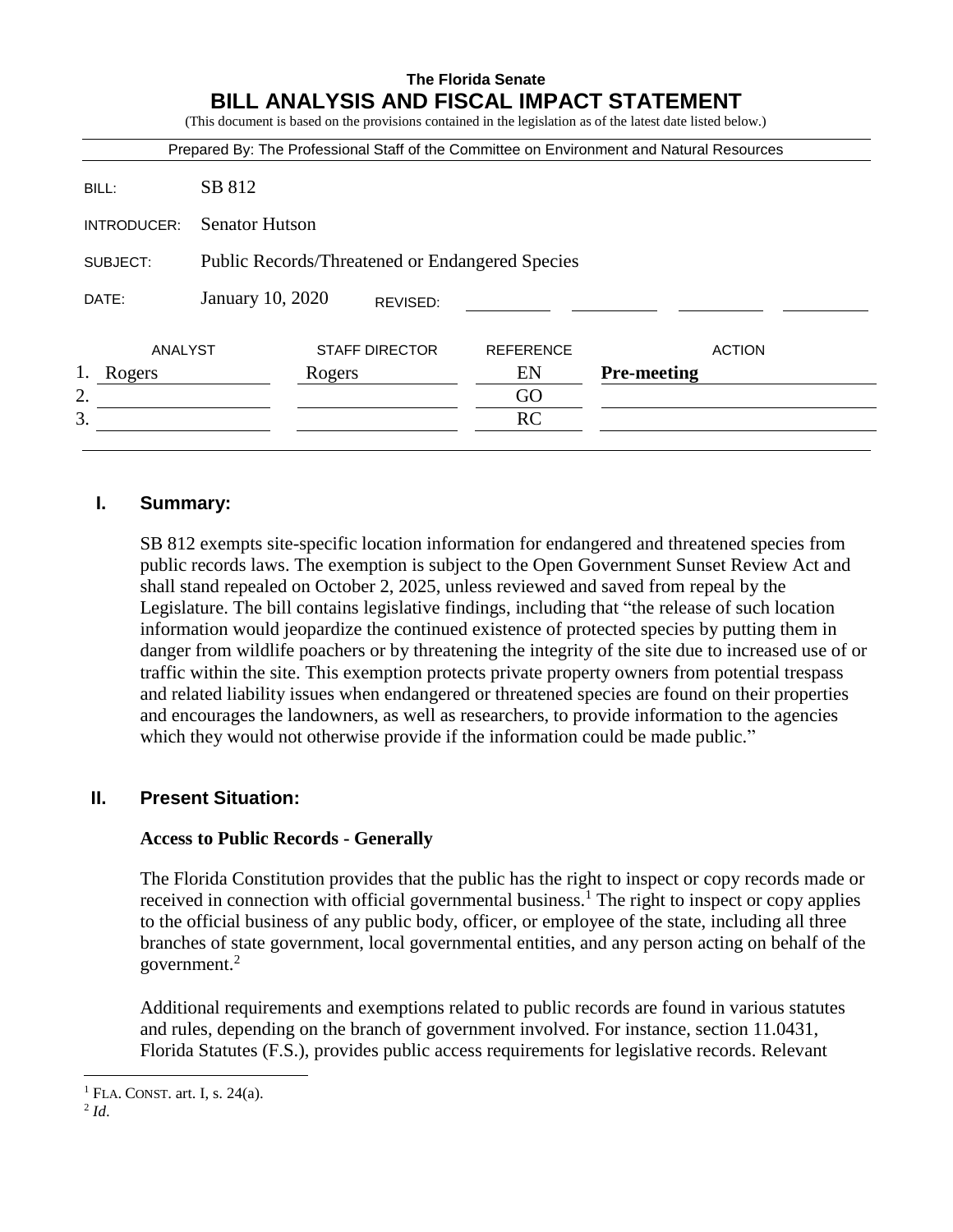exemptions are codified in s. 11.0431(2)-(3), F.S., and the statutory provisions are adopted in the rules of each house of the Legislature.<sup>3</sup> Florida Rule of Judicial Administration 2.420 governs public access to judicial branch records.<sup>4</sup> Lastly, chapter 119, F.S., provides requirements for public records held by executive agencies.

#### **Executive Agency Records – The Public Records Act**

Chapter 119, F.S., known as the Public Records Act, provides that all state, county and municipal records are open for personal inspection and copying by any person, and that providing access to public records is a duty of each agency.<sup>5</sup>

A public record includes virtually any document or recording, regardless of its physical form or how it may be transmitted.<sup>6</sup> The Florida Supreme Court has interpreted the statutory definition of "public record" to include "material prepared in connection with official agency business which is intended to perpetuate, communicate, or formalize knowledge of some type."<sup>7</sup>

The Florida Statutes specify conditions under which public access to public records must be provided. The Public Records Act guarantees every person's right to inspect and copy any public record at any reasonable time, under reasonable conditions, and under supervision by the custodian of the public record.<sup>8</sup> A violation of the Public Records Act may result in civil or criminal liability.<sup>9</sup>

The Legislature may exempt public records from public access requirements by passing a general law by a two-thirds vote of both the House and the Senate.<sup>10</sup> The exemption must state with specificity the public necessity justifying the exemption and must be no broader than necessary to accomplish the stated purpose of the exemption.<sup>11</sup>

<sup>3</sup> *See* Rule 1.48, *Rules and Manual of the Florida Senate*, (2018-2020) and Rule 14.1, *Rules of the Florida House of Representatives*, Edition 2, (2018-2020).

<sup>&</sup>lt;sup>4</sup> *State v. Wooten, 260 So. 3d 1060 (Fla. 4th DCA 2018).* 

<sup>5</sup> Section 119.01(1), F.S. Section 119.011(2), F.S., defines "agency" as "any state, county, district, authority, or municipal officer, department, division, board, bureau, commission, or other separate unit of government created or established by law including, for the purposes of this chapter, the Commission on Ethics, the Public Service Commission, and the Office of Public Counsel, and any other public or private agency, person, partnership, corporation, or business entity acting on behalf of any public agency."

<sup>6</sup> Section 119.011(12), F.S., defines "public record" to mean "all documents, papers, letters, maps, books, tapes, photographs, films, sound recordings, data processing software, or other material, regardless of the physical form, characteristics, or means of transmission, made or received pursuant to law or ordinance or in connection with the transaction of official business by any agency."

<sup>7</sup> *Shevin v. Byron, Harless, Schaffer, Reid and Assoc., Inc*., 379 So. 2d 633, 640 (Fla. 1980).

<sup>8</sup> Section 119.07(1)(a), F.S.

<sup>9</sup> Section 119.10, F.S. Public records laws are found throughout the Florida Statutes, as are the penalties for violating those laws.

 $10$  FLA. CONST. art. I, s. 24(c).

<sup>11</sup> *Id*.; *see, e.g.*, *Halifax Hosp. Medical Center v. News-Journal Corp.,* 724 So. 2d 567 (Fla. 1999) (holding that a public meetings exemption was unconstitutional because the statement of public necessity did not define important terms and did not justify the breadth of the exemption); *see Baker County Press, Inc. v. Baker County Medical Services, Inc.*, 870 So. 2d 189 (Fla. 1st DCA 2004) (holding that a statutory provision written to bring another party within an existing public records exemption is unconstitutional without a public necessity statement).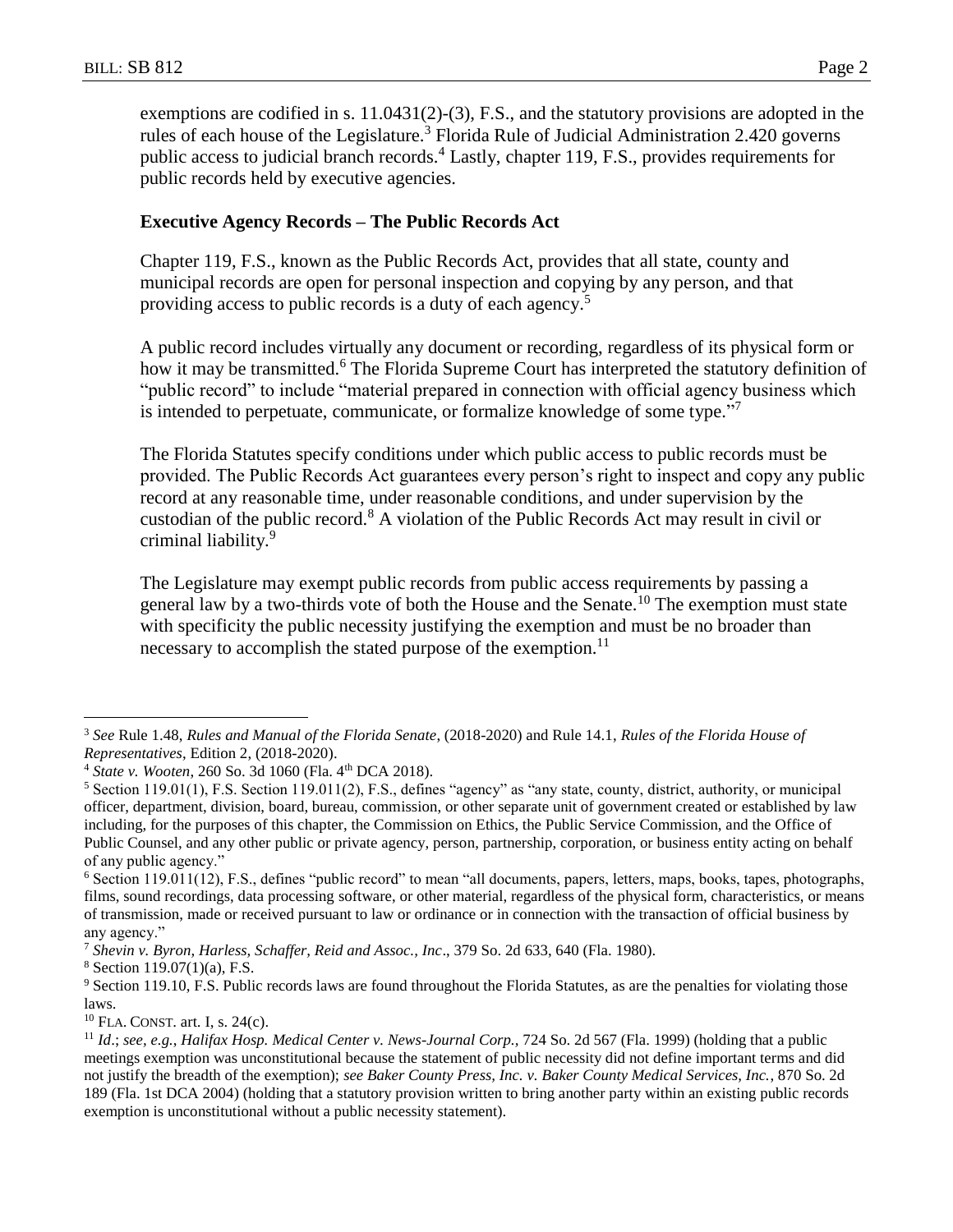General exemptions from the public records requirements are contained in the Public Records Act.<sup>12</sup> Specific exemptions often are placed in the substantive statutes relating to a particular agency or program.<sup>13</sup>

When creating a public records exemption, the Legislature may provide that a record is "exempt" or "confidential and exempt." Custodians of records designated as "exempt" are not prohibited from disclosing the record; rather, the exemption means that the custodian cannot be compelled to disclose the record.<sup>14</sup> Custodians of records designated as "confidential and exempt" may not disclose the record except under circumstances specifically defined by the Legislature.<sup>15</sup>

#### **Open Government Sunset Review Act**

The Open Government Sunset Review Act<sup>16</sup> (the Act) prescribes a legislative review process for newly created or substantially amended<sup>17</sup> public records or open meetings exemptions, with specified exceptions.<sup>18</sup> It requires the automatic repeal of such exemption on October 2nd of the fifth year after creation or substantial amendment, unless the Legislature reenacts the exemption.<sup>19</sup>

The Act provides that a public records or open meetings exemption may be created or maintained only if it serves an identifiable public purpose and is no broader than is necessary.<sup>20</sup> An exemption serves an identifiable purpose if it meets one of the following purposes *and* the Legislature finds that the purpose of the exemption outweighs open government policy and cannot be accomplished without the exemption:

- It allows the state or its political subdivisions to effectively and efficiently administer a governmental program, and administration would be significantly impaired without the exemption;<sup>21</sup>
- It protects sensitive, personal information, the release of which would be defamatory, cause unwarranted damage to the good name or reputation of the individual, or would jeopardize the individual's safety. If this public purpose is cited as the basis of an exemption, however, only personal identifying information is exempt; $^{22}$  or
- It protects information of a confidential nature concerning entities, such as trade or business secrets.<sup>23</sup>

<sup>12</sup> *See, e.g.*, s. 119.071(1)(a), F.S. (exempting from public disclosure examination questions and answer sheets of examinations administered by a governmental agency for the purpose of licensure).

<sup>13</sup> *See, e.g.*, s. 213.053(2)(a), F.S. (exempting from public disclosure information contained in tax returns received by the Department of Revenue).

<sup>14</sup> *See Williams v. City of Minneola*, 575 So. 2d 683, 687 (Fla. 5th DCA 1991).

<sup>15</sup> *WFTV, Inc. v. The School Board of Seminole*, 874 So. 2d 48 (Fla. 5th DCA 2004).

<sup>&</sup>lt;sup>16</sup> Section 119.15, F.S.

<sup>&</sup>lt;sup>17</sup> An exemption is considered to be substantially amended if it is expanded to include more records or information or to include meetings as well as records. Section 119.15(4)(b), F.S.

<sup>&</sup>lt;sup>18</sup> Section 119.15(2)(a) and (b), F.S., provide that exemptions that are required by federal law or are applicable solely to the Legislature or the State Court System are not subject to the Open Government Sunset Review Act.

<sup>19</sup> Section 119.15(3), F.S.

 $20$  Section 119.15(6)(b), F.S.

<sup>&</sup>lt;sup>21</sup> Section 119.15(6)(b)1., F.S.

 $22$  Section 119.15(6)(b)2., F.S.

<sup>&</sup>lt;sup>23</sup> Section 119.15(6)(b)3., F.S.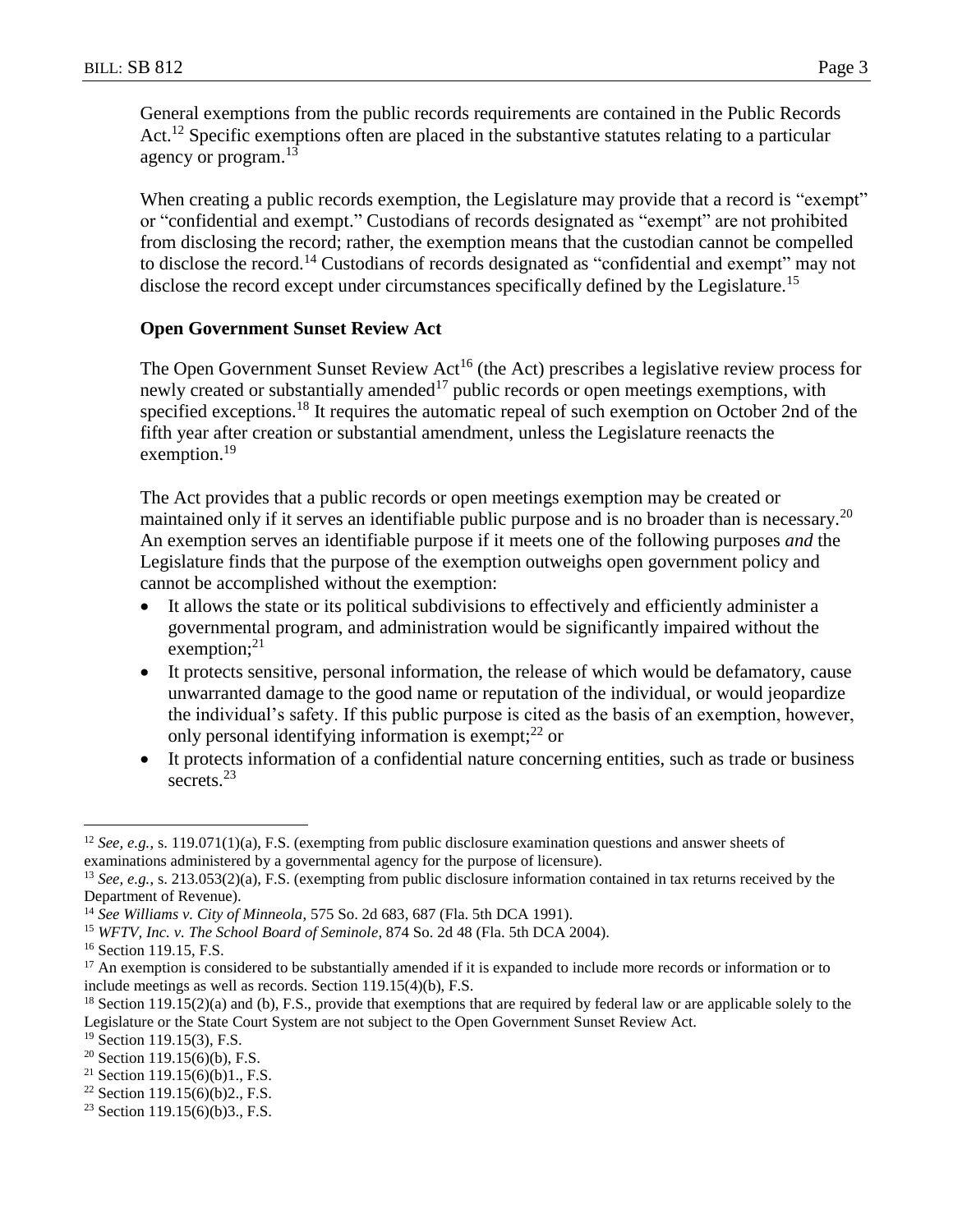The Act also requires specified questions to be considered during the review process.<sup>24</sup> In examining an exemption, the Act directs the Legislature to carefully question the purpose and necessity of reenacting the exemption.

If the exemption is continued and expanded, then a public necessity statement and a two-thirds vote for passage are required.<sup>25</sup> If the exemption is continued without substantive changes or if the exemption is continued and narrowed, then a public necessity statement and a two-thirds vote for passage are *not* required. If the Legislature allows an exemption to sunset, the previously exempt records will remain exempt unless provided for by law.<sup>26</sup>

#### **Florida's Management of Endangered Species**

Pursuant to s. 9, Art. IV of the State Constitution, the Florida Fish and Wildlife Conservation Commission (FWC) exercises the regulatory and executive powers of the state with respect to wild animal life, fresh water aquatic life, and marine life.<sup>27</sup> Under the Florida Endangered and Threatened Species Act, FWC is responsible for research and management of freshwater and upland species and for research and management of marine species.<sup>28</sup> "Endangered species" are defined by statute as any species of fish and wildlife naturally occurring in Florida, whose prospects of survival are in jeopardy due to modification or loss of habitat; overutilization for commercial, sporting, scientific, or educational purposes; disease; predation; inadequacy of regulatory mechanisms; or other natural or manmade factors affecting its continued existence.<sup>29</sup> "Threatened species" are defined by statute as any species of fish and wildlife naturally occurring in Florida which may not be in immediate danger of extinction, but which exists in such small populations as to become endangered if it is subjected to increased stress as a result of further modification of its environment.<sup>30</sup>

At the federal level, the National Oceanic and Atmospheric Administration's National Marine Fisheries Service (NOAA–Fisheries) is responsible for listing most marine species and the U.S. Fish and Wildlife Service (USFWS) is responsible for other species.<sup>31</sup> FWC rules clarify that Florida endangered and threatened species include federally-designated endangered and threatened species and state-designated threatened species. $32$ 

What is the identifiable public purpose or goal of the exemption?

Is the record or meeting protected by another exemption?

<sup>&</sup>lt;sup>24</sup> Section 119.15(6)(a), F.S. The specified questions are:

What specific records or meetings are affected by the exemption?

Whom does the exemption uniquely affect, as opposed to the general public?

Can the information contained in the records or discussed in the meeting be readily obtained by alternative means? If so, how?

Are there multiple exemptions for the same type of record or meeting that it would be appropriate to merge?

<sup>25</sup> *See generally* s. 119.15, F.S.

<sup>26</sup> Section 119.15(7), F.S.

 $27$  FLA. CONST. art. IV, s. 9.

<sup>28</sup> Section 379.2291(4), F.S.

 $29$  Section 379.2291(3)(b), F.S.

<sup>30</sup> Section 379.2291(3)(c), F.S.

<sup>31</sup> 50 C.F.R. 17 (animals); 50 C.F.R. 23 (plants); 50 C.F.R. 223 and 224 (marine species).

<sup>32</sup> Fla. Admin. Code R. 68A-27.001.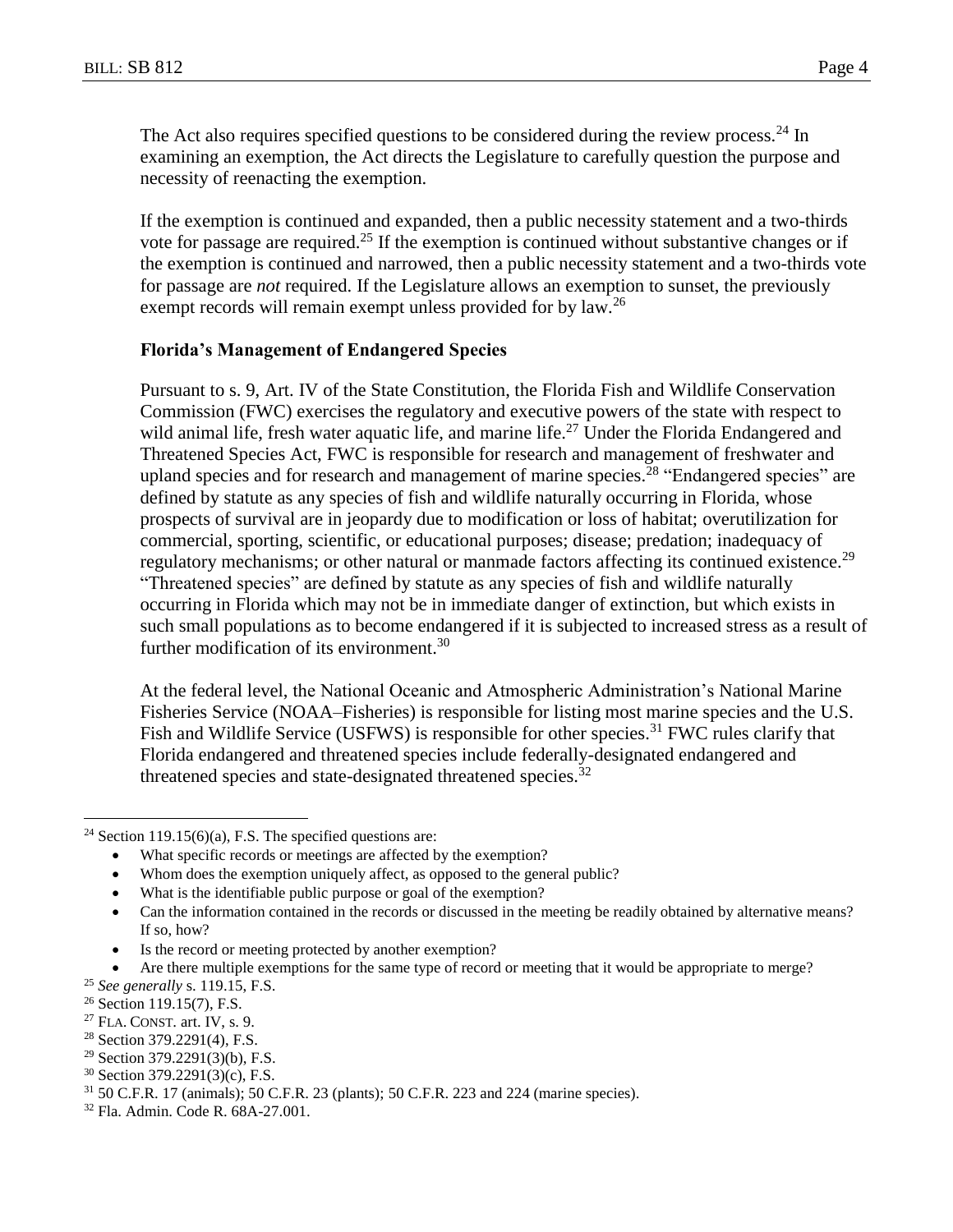The current listing status of all of Florida's federal and state listed species is found in FWC's publication "Florida's Endangered and Threatened Species List" and in agency rules.<sup>33</sup> Intentionally killing or wounding any fish or wildlife of a species designated by FWC as endangered, threatened, or of special concern is a felony.<sup>34</sup> This also applies to intentionally destroying the eggs or nest of any such fish or wildlife.<sup>35</sup> While the USFWS has primary responsibility for Florida species that are federally endangered or threatened, like the sand skink or the Florida scrub-jay, FWC works in partnership with USFWS to help conserve these species.<sup>36</sup>

FWC's mission is "managing fish and wildlife resources for their long–term well–being and the benefit of people."<sup>37</sup> Management of listed species includes surveying and monitoring of species, habitat improvement and restoration, development and implementation of management plans, conservation planning, agency commenting on potential impacts to species and citizen awareness. Research is a systematic means of generating the scientific information necessary to support and guide management. Research also leads to a better understanding of how wildlife managers may alter populations through management actions, as well as leading to management actions that have aided in species stabilization and conservation.<sup>38</sup> FWC developed the "Imperiled Species Management Plan" to address the needs of state listed species that did not already have a management plan or specific program in place.<sup>39</sup> The plan focuses primarily on improving the conservation status of Florida's imperiled wildlife through reducing the risk of extinction, maintaining sufficient habitat, and improving public and partner support of conservation efforts.<sup>40</sup>

Habitat restoration is often a key aspect of a species management plan.<sup>41</sup> This includes reestablishment of native habitat and ecological functions after disturbance and as enhancement (improving habitat features) and rehabilitation (accelerating natural recovery of habitat after disturbance). A crucial element for habitat restoration and enhancement is a well-organized framework for research, monitoring, and evaluation. The analysis of information helps to identify the most effective types of restoration, improves cost effectiveness, and improves models that guide managers as they decide on future habitat improvement projects and maintenance after restoration. 42

# *Site-specific Species Information*

 $\overline{a}$ 

<sup>40</sup> *Id*. at iv.

<sup>42</sup> *Id*.

<sup>33</sup> Fla. Admin. Code R.s 68A**–**27.003 and 68A**–**27.0031; FWC, *Florida's Endangered and Threatened Species*, *available at* [https://myfwc.com/media/1945/threatend-endangered-species.pdf.](https://myfwc.com/media/1945/threatend-endangered-species.pdf)

<sup>&</sup>lt;sup>34</sup> Section 379.411, F.S.

<sup>35</sup> *Id*.

<sup>36</sup> FWC, *Wildlife Conservation*[, https://myfwc.com/wildlifehabitats/wildlife/](https://myfwc.com/wildlifehabitats/wildlife/) (last visited Dec. 26, 2019).

<sup>37</sup> FWC, *Endangered and Threatened Species Management and Conservation Plan Progress Report Fiscal Year 2018-2019*, *available at* [https://myfwc.com/media/22264/2018-19-legislative-report.pdf.](https://myfwc.com/media/22264/2018-19-legislative-report.pdf)

<sup>38</sup> *Id.*

<sup>39</sup> FWC, *Florida's Imperiled Species Management Plan 2016-2026*, *available at* [https://myfwc.com/media/2030/imperiled](https://myfwc.com/media/2030/imperiled-species-management-plan.pdf)[species-management-plan.pdf.](https://myfwc.com/media/2030/imperiled-species-management-plan.pdf)

<sup>41</sup> *Id*. at 106.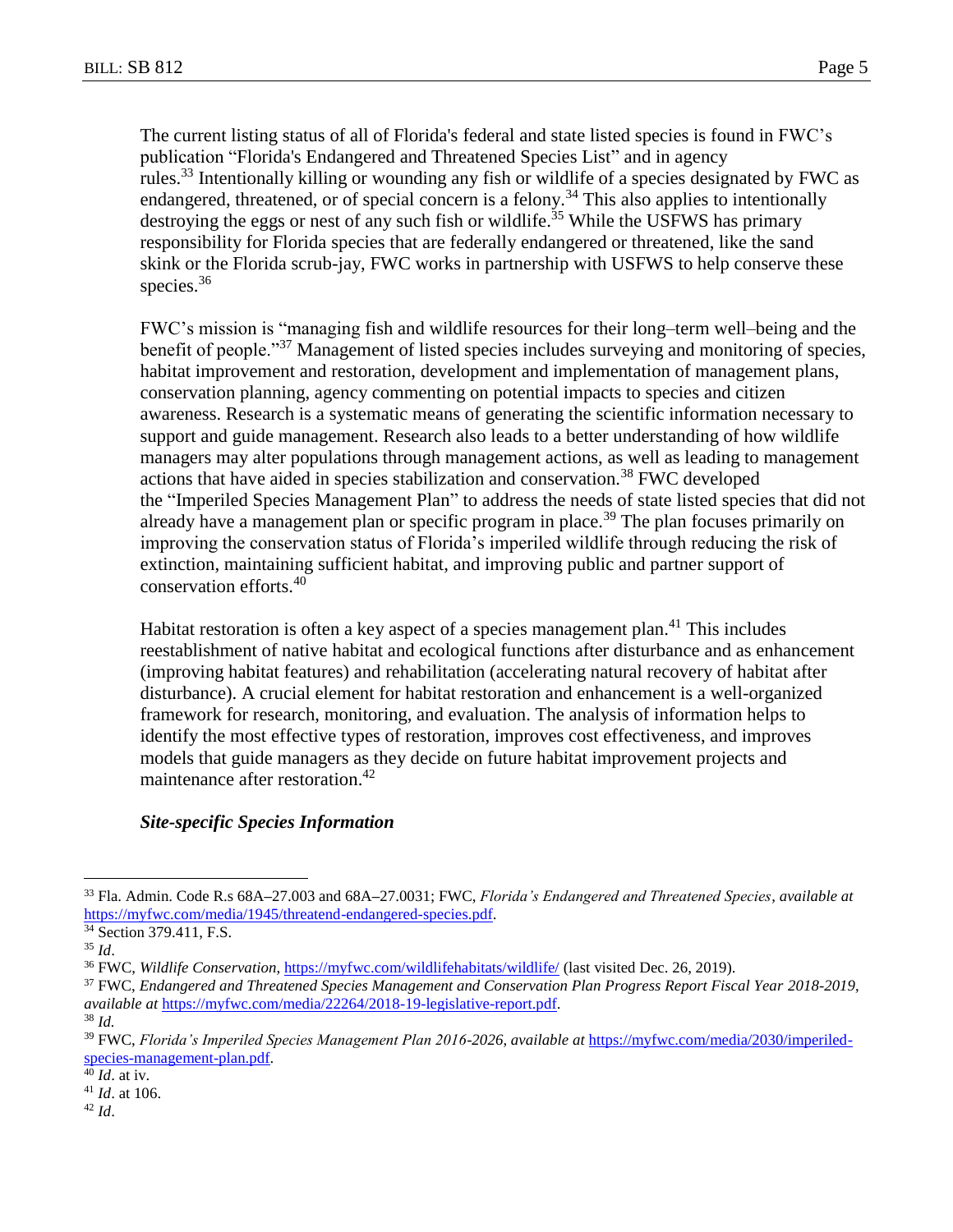FWC has the following concerns relating to the disclosure of species-specific information:

Current public records laws require Florida state agencies to disclose data and research, including those data that originated from the Commission and data connected with research conducted by outside parties that have their information stored within the Commission.

This research data includes, but is not limited to: population trends, migratory patterns, reproductive ecology, distribution data, den locations, satellite telemetry, point localities for artificial reefs, and mark-recapture data. Collaboration with nongovernmental organizations (NGO's), universities, other management agencies, and private consultants is extremely beneficial when making management decisions for species that the Commission is tasked with conserving.

Additionally, for landowners that are currently enrolled in the Commission's management plan, there is no exemption that protects private property owners from potential trespass and related liability issues when endangered or threatened species are found on their properties. This is cause for private land owners not to allow research or allow for the Commission to develop wildlife management plans that would assist with species management.<sup>43</sup>

The primary concerns raised by FWC include:

- Withholding of data by the federal government, universities, and researchers due to concerns that stakeholders with such information may interfere with species, harm species, or damage species habitat if the location of the species was made public.
- Safety concerns relating to the public putting themselves in harm's way to view species such as bears and panthers.
- Illegal activity for the taking of species that have value on the black market. $44$

# **III. Effect of Proposed Changes:**

 $\overline{a}$ 

**Section 1** creates s. 379.1026, F.S., creating a public records exemption for site-specific location information for threatened and endangered species.

The bill clarifies that the use of the terms "agency," "endangered species," and "threatened species" have the same meaning as in existing law.

The bill provides that site-specific location information held by an agency concerning a species that is listed federally as an endangered species or a threatened species or is listed by the Fish and Wildlife Conservation Commission as a threatened species is exempt from the constitutional and statutory provisions relating to public records. The exemption is not waived by the release of such public record to another agency or an educational or scientific facility for research purposes.

<sup>43</sup> FWC, *Agency Analysis of SB 812* (Dec. 26, 2019) (on file with the Senate Committee on Environment and Natural Resources).

<sup>44</sup> FWC, *Examples Table 1* (Dec. 26, 2019) (on file with the Senate Committee on Environment and Natural Resources) (including specific examples that have raised these concerns).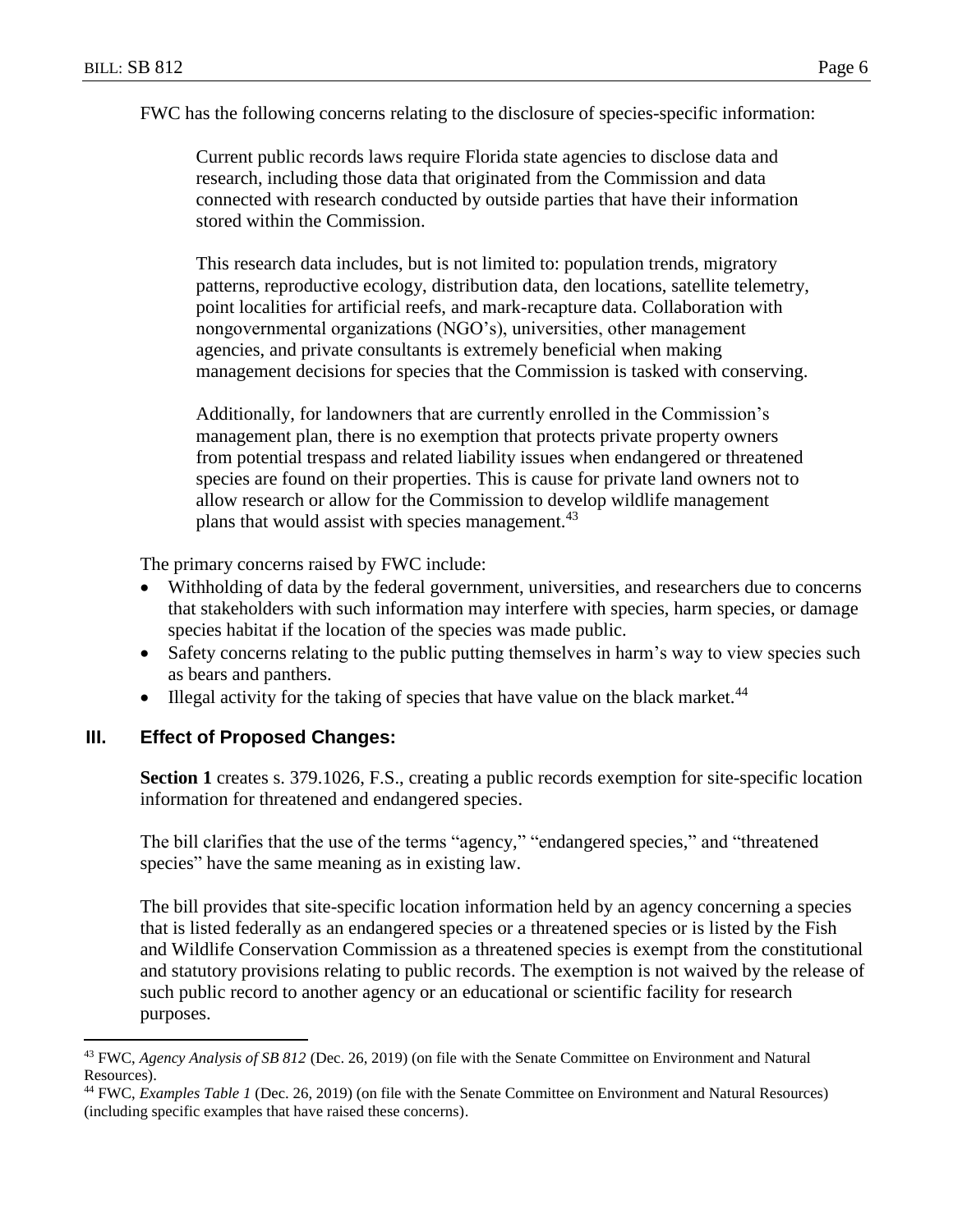The exemption is subject to the Open Government Sunset Review Act and is subject to repeal on October 2, 2025, unless reviewed and saved from repeal by the Legislature.

**Section 2** creates legislative findings that it is a public necessity that the site-specific location information held by an agency concerning a species that is listed federally as an endangered species or a threatened species or is listed by the Fish and Wildlife Conservation Commission as a threatened species be made exempt from disclosure as a public record. Specific findings include that:

- The release of such location information would jeopardize the continued existence of protected species by putting them in danger from wildlife poachers or by threatening the integrity of the site due to increased use of or traffic within the site.
- The exemption protects private property owners from potential trespass and related liability issues when endangered or threatened species are found on their properties and encourages the landowners, as well as researchers, to provide information to the agencies which they would not otherwise provide if the information could be made public.
- The harm that may result from the release of such site-specific location information outweighs any public benefit that may be derived from the disclosure of the information.

**Section 3** provides an effective date of July 1, 2020.

# **IV. Constitutional Issues:**

A. Municipality/County Mandates Restrictions:

None.

B. Public Records/Open Meetings Issues:

# **Vote Requirement**

Article I, s. 24(c) of the State Constitution requires a two-thirds vote of the members present and voting for final passage of a bill creating or expanding an exemption to the public records requirements. This bill enacts a new exemption for site-specific information relating to endangered or threatened species, thus, the bill requires a twothirds vote to be enacted.

# **Public Necessity Statement**

Article I, s. 24(c) of the State Constitution requires a bill creating or expanding an exemption to the public records requirements to state with specificity the public necessity justifying the exemption. Section 2 of the bill contains a statement of public necessity for the exemption.

# **Breadth of Exemption**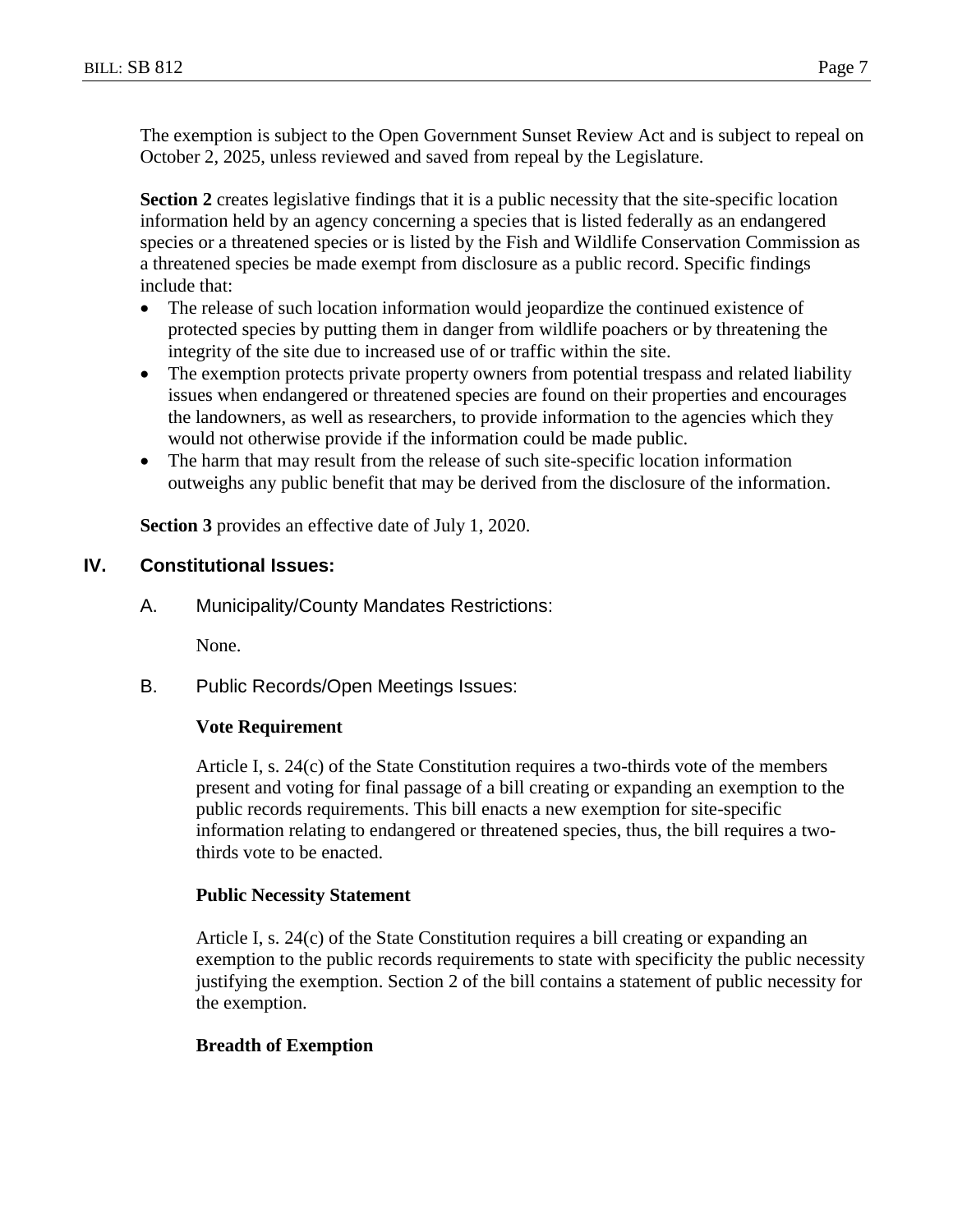Article I, s. 24(c) of the State Constitution requires an exemption to the public records requirements to be no broader than necessary to accomplish the stated purpose of the law. The purpose of the law is to protect endangered and threatened species and the general public. This bill exempts only site-specific information relating to endangered or threatened species from the public records requirements. The exemption does not appear to be broader than necessary to accomplish the purpose of the law.

C. Trust Funds Restrictions:

None.

D. State Tax or Fee Increases:

None.

E. Other Constitutional Issues:

None.

### **V. Fiscal Impact Statement:**

A. Tax/Fee Issues:

None.

B. Private Sector Impact:

None.

C. Government Sector Impact:

None.

# **VI. Technical Deficiencies:**

None.

#### **VII. Related Issues:**

None.

#### **VIII. Statutes Affected:**

This bill creates s. 379.1026 of the Florida Statutes.